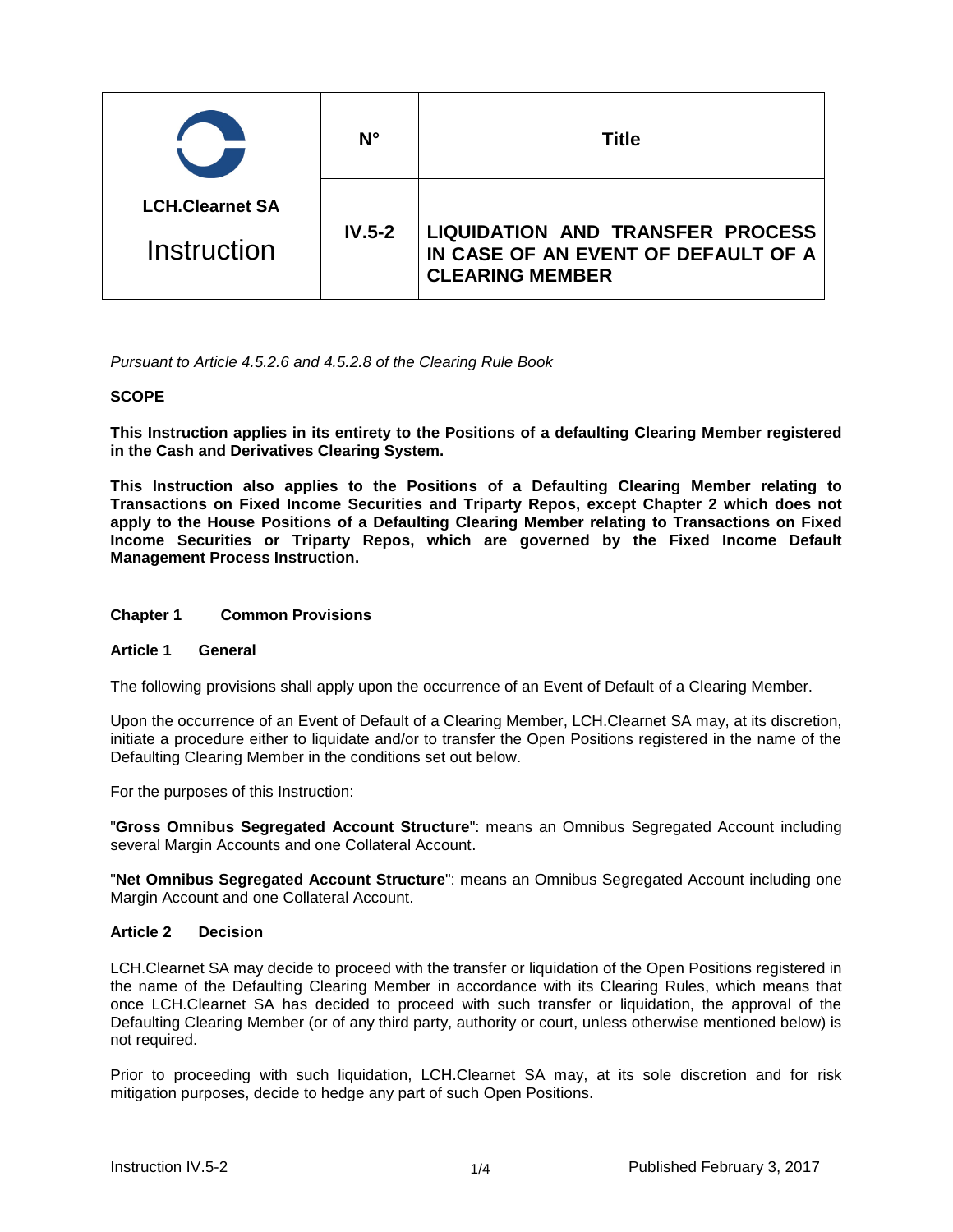# **Article 3 Management of transfer and/or liquidation**

In case of an Event of Default of a Clearing Member, LCH.Clearnet SA shall manage any hedging, transfer and/or the liquidation in the best possible manner, taking into account the need to act promptly in the manner LCH.Clearnet SA thinks best to contain its exposure and to mitigate resulting effects over market participants.

## **Article 4 Notification**

The implementation of any transfer or liquidation of Open Positions shall be notified by LCH.Clearnet SA in writing to the Defaulting Clearing Member within a reasonable timeframe and once the process for such transfer or liquidation is completed.

# **Article 5 Liability**

LCH.Clearnet SA shall not have any liability whatsoever to any Clearing Member or to any other person (including, without limitation, any Client or (Associated) Trading Member) in respect of any damage, loss, cost or expense of whatsoever nature suffered or incurred by a Clearing Member (Associated) Trading Member, Client or any other person, as the case may be, as a result of the occurrence and management of an Event of Default.

In particular, LCH.Clearnet SA shall not have any liability for having been unable to proceed with a transfer of Open Positions or for the conditions under which Open Positions are liquidated.

# **Chapter 2 Liquidation**

# **Article 6 Purpose**

The purpose of the liquidation is to reduce the risks incurred by LCH.Clearnet SA in relation to the Open Positions registered in the name of the Defaulting Clearing Member through a third party which shall perform the obligations of the Defaulting Clearing Member as regards the Open Positions that are to be liquidated.

# **Article 7 Scope of liquidation**

LCH.Clearnet SA may opt for the liquidation of the following Open Positions:

- House Open Positions registered in the name of the Defaulting Clearing Member, including all Positions registered in a temporary Position Account, and
- all Client Open Positions registered in the name of the Defaulting Clearing Member that have not been transferred for any reason whatsoever.

# **Article 8 Methods for liquidation**

LCH.Clearnet SA may proceed with the liquidation of the Open Positions referred to above either via a broker and/or via a direct offer counterpart at its discretion.

- Via a broker: the broker shall execute on the relevant markets orders which are opposite to the Open Positions registered in the name of the Defaulting Clearing Member and that are to be liquidated. The broker shall act in its own name and for the account of LCH.Clearnet SA.
- Via a direct offer counterpart: a Clearing Member shall be substituted in the obligations vis-à-vis LCH.Clearnet SA relating to the Open Positions registered in the name of the Defaulting Clearing Member and that are to be liquidated.

When liquidating the Open Positions of the Defaulting Clearing Member, LCH.Clearnet SA acts for its own account and shall not incur any liability either for having decided to proceed with the liquidation of Open Positions or for the terms and conditions of the liquidation.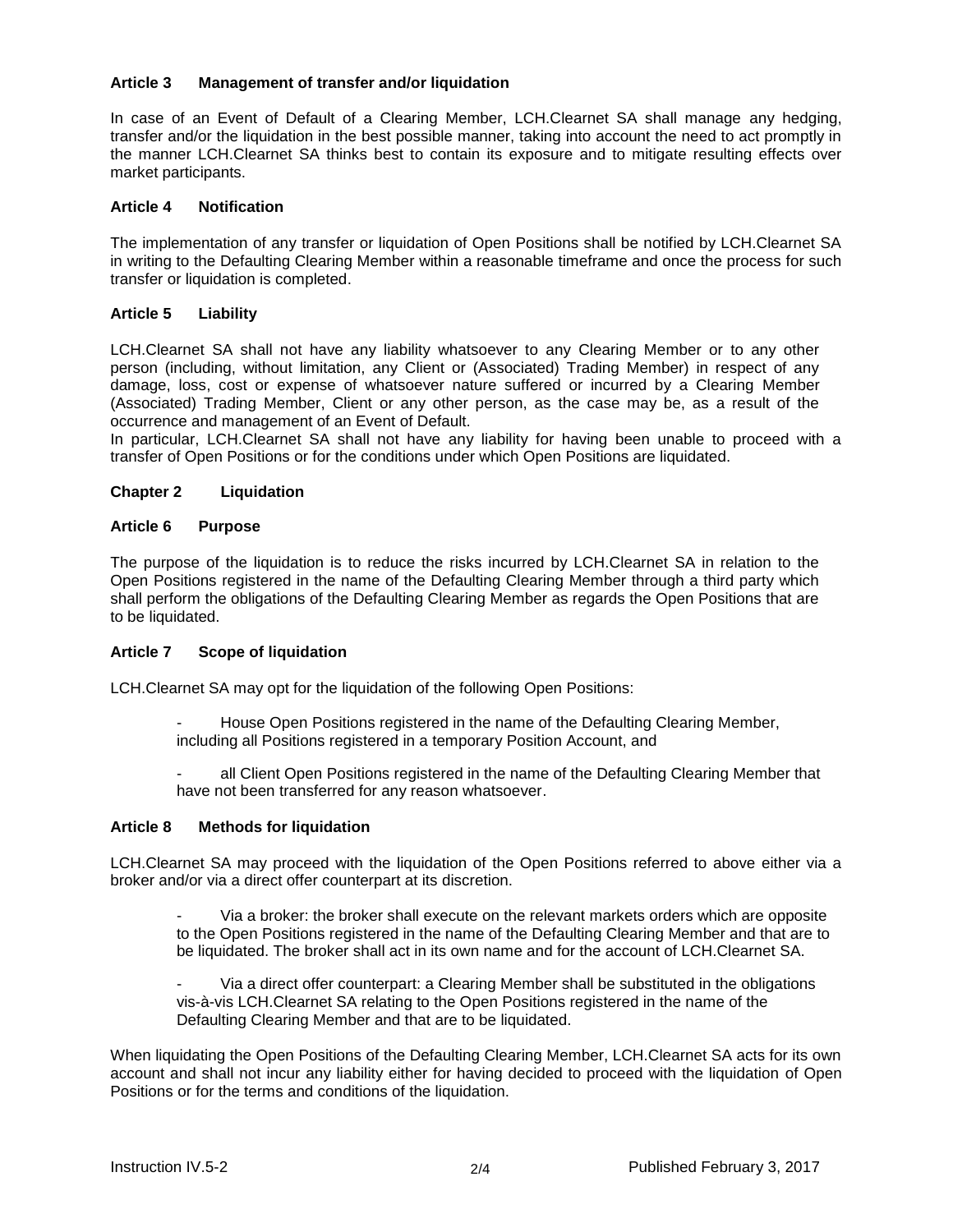Any Collateral or proceeds from liquidation of Collateral (having applied such portion of Collateral or Collateral proceeds as is necessary to cover any losses resulting from liquidation of relevant Client Open Positions where applicable) of:

- (i) all or part of a Gross Omnibus Account Structure is/are remitted to the Client concerned, if such Client is a Known Client and is the sole holder of all Open Positions linked to the relevant Margin Account, pro rata to the Initial Margin attributable to such Margin Account within the relevant Client Account Structure, and to the Defaulting Clearing Member's judicial administrator or liquidator if any of the preceding conditions is not satisfied,
- (ii) a Net Omnibus Segregated Account Structure, is/are remitted to the Client, if such Client is the sole holder of such Client Account Structure and is a Known Client, and to the Defaulting Clearing Member's judicial administrator or liquidator if any of the preceding conditions is not satisfied .. and
- (iii) an Individual Segregated Account, is remitted to the relevant Known Client.

# **Article 9 Liquidation costs**

The hedging and liquidation costs are all costs incurred by LCH.Clearnet SA in relation to the hedging and/or liquidation of the Open Positions registered in the name of the Defaulting Clearing Member Hedging and liquidation costs which can be directly allocated to a Margin Account shall be attributed to such Margin Account, or shall otherwise be attributed to each relevant Margin Account pro rata to the Initial Margin of such Margin Account within the relevant Account Structure.

# **Chapter 3 Transfer**

### **Article 10 Purpose**

Transfer means that the Client Open Positions registered in the name of the Defaulting Clearing Member are transferred to a new Clearing Member. The Clients and (Associated) Trading Members for the account of whom the Transactions corresponding to the Client Open Positions to be transferred have been concluded will therefore have such Transactions cleared by a new Clearing Member.

### **Article 11 Conditions to transfer**

LCH.Clearnet SA shall transfer to an alternate Clearing Member the Client Open Positions of Known Clients in the conditions set out below, provided it has been provided with all necessary information and documents.

The Client Open Positions registered in a Net Omnibus Segregated Account Structure shall be transferred as a whole together with any associated Collateral, or proceeds from liquidation thereof, to one single alternate Clearing Member, provided that LCH.Clearnet SA has received, within a timeline to be set out in a Notice, a formal request to proceed with such transfer to the same alternate Clearing Member from all the Clients and (Associated) Trading Members within the Net Omnibus Segregated Account Structure, if they are all Known Clients, and provided such alternate Clearing Member has accepted such transfer.

The Client Open Positions registered in a Gross Omnibus Segregated Account Structure shall be transferred:

(i) as a whole together with any associated Collateral, or proceeds from liquidation thereof, to one single alternate Clearing Member, if LCH.Clearnet SA has received, within a timeline to be set out in a Notice, a formal request to proceed with such transfer to the same alternate Clearing Member from all the Clients and (Associated) Trading Members within the Gross Omnibus Segregated Account Structure, if they are all Known Clients, and provided such alternate Clearing Member has accepted such transfer ;

(ii) separately, per Client Margin Account, to different alternate Clearing Members (one per Known Client or one for a group of Known Clients if LCH.Clearnet SA has received, within a timeline to be set out in a Notice, a formal request to proceed with such transfer to such alternate Clearing Member from such